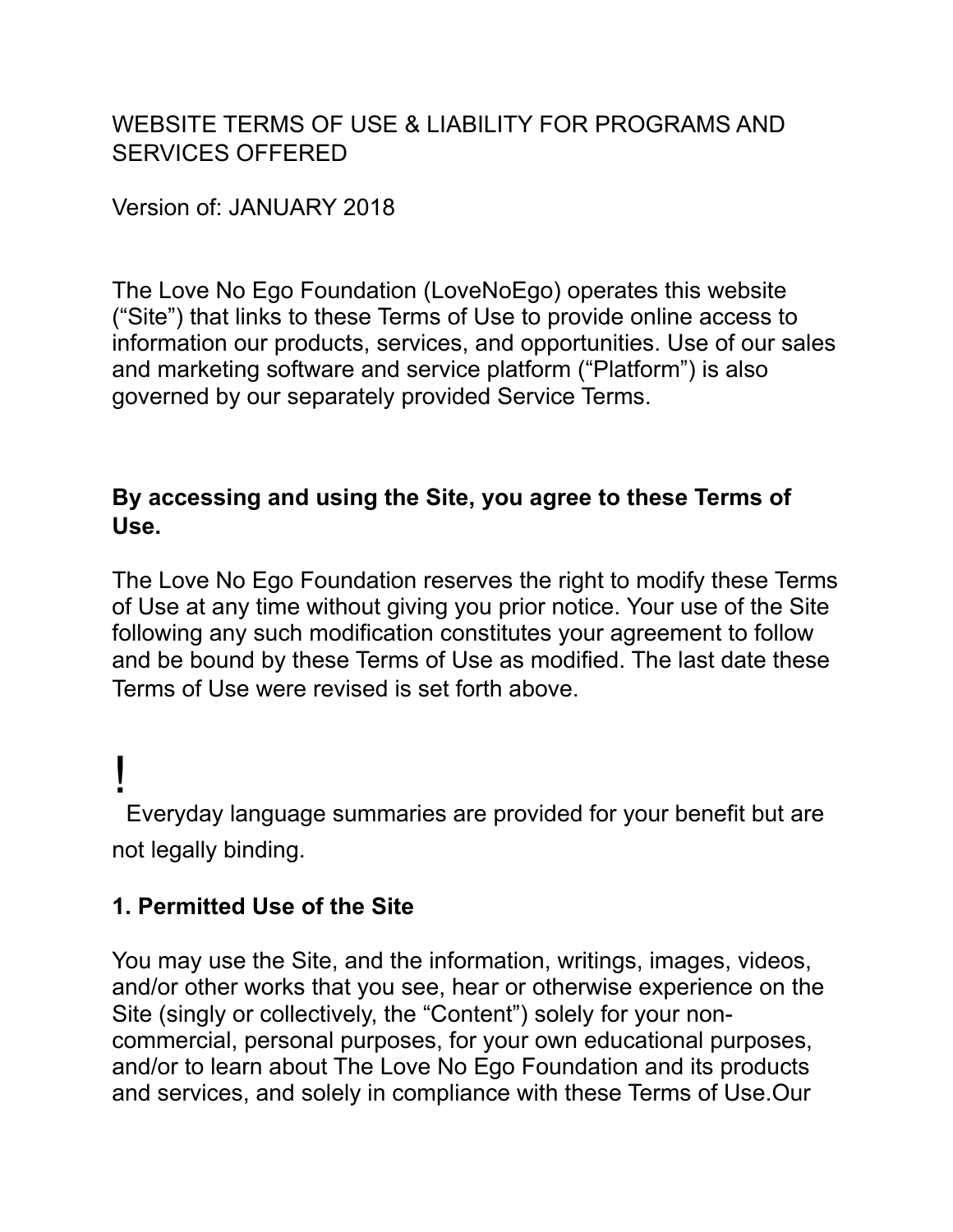Content is provided for your educational purposes and to inform you about our products and services.

# ! **2. Prohibited Use of the Site**

By accessing the Site, you agree that you will not:

Use the Site in violation of these Terms of Use;

Use the Site in violation of the terms of The Love No Ego Foundation Acceptable Use Policy attached hereto;

Copy, modify, create a derivative work from, reverse engineer or reverse assemble the Site, or otherwise attempt to discover any source code, or allow any third party to do so;

Sell, assign, sublicense, distribute, commercially exploit, grant a security interest in or otherwise transfer any right in, or make available to a third party, the Content or any Site, our Platform, or other products and services we provide in any way;

Use the site in any manner that damages, disables, overburdens, or impairs or interferes with any other party's use and enjoyment of the site;

Mirror or frame the site or any part of it on any other web site or web page;

Attempt to gain unauthorized access to the Site;

Access the Site by any means other than through the interface that is provided.

Use the Site for any purpose or in any manner that is unlawful.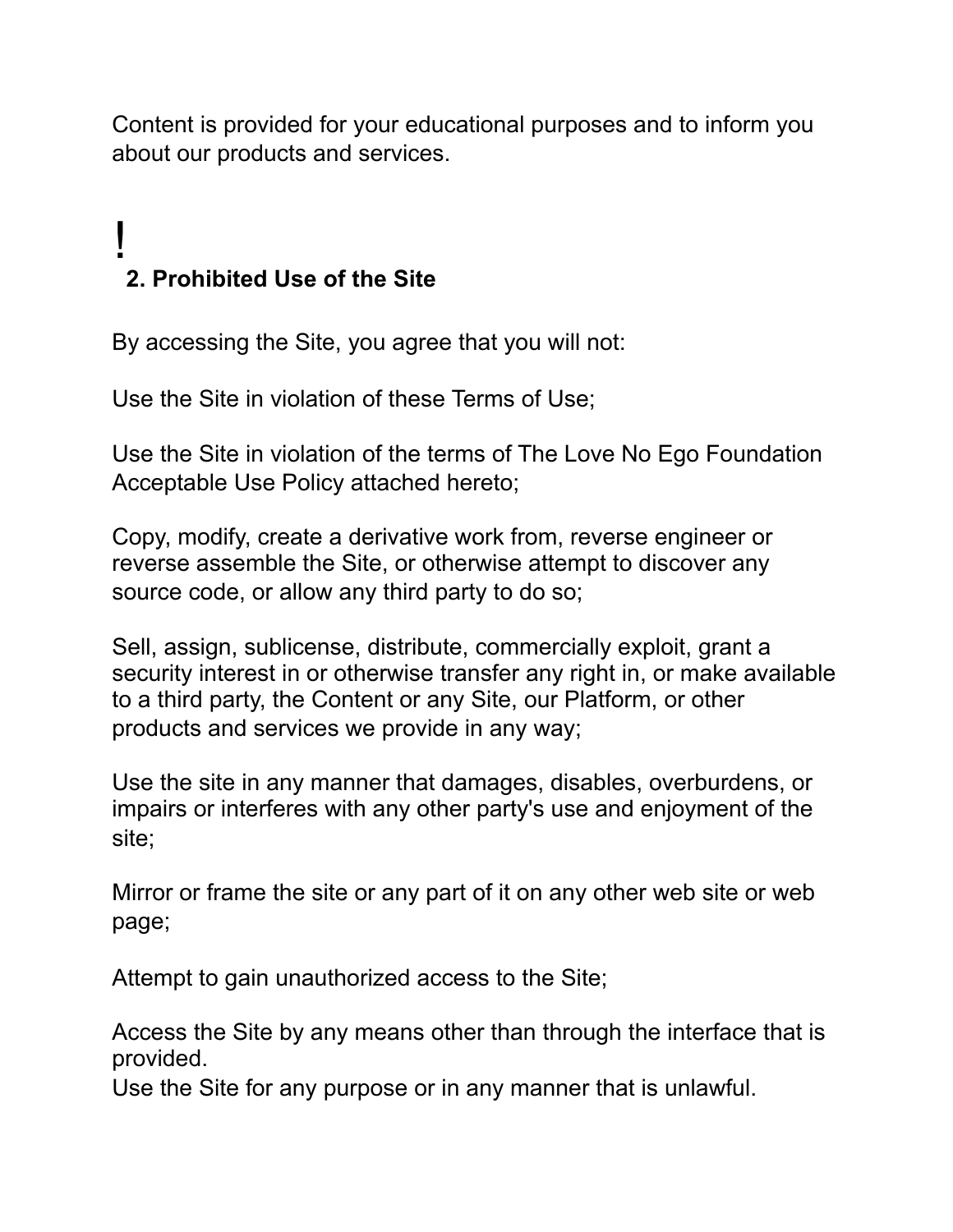Any unauthorized use of any Content or the Site may violate patent, copyright, trademark, and other laws.

Don't use our Content or Site illegally or abusively. Comply with our Acceptable Use Policy.

# **3. Copyrights and Trademarks**

The Site is protected by applicable intellectual property and other laws, including trademark and copyright laws. The Site, including all intellectual property rights in the Site, belongs to and is the property of The Love No Ego Foundation or its licensors (if any). The Love No Ego Foundation owns and retains all copyrights in the Content. Except as specifically permitted on

the Site as to certain Content, the Content may not be copied, reproduced, modified, published, uploaded, posted, transmitted, performed, or distributed in any way, and you agree not to modify, rent, lease, loan, sell, distribute, transmit, broadcast, or create derivative works based on the Content or the Site, in whole or in part, by any means. The Love No Ego Foundation logos, The appearance, layout, color scheme, and design of the Site are protected trade dress. Customer does not receive any right or license to use the foregoing. LoveNoEgo may use and incorporate into the Site or our Service any suggestions or other feedback you provide, without payment or condition.

The Site and Content belong to us. You are not allowed to re-use it for your own purposes unless we give permission. If you think we have infringed any of your copyrights, see the Claims of Copyright Infringement section below.

## **4. Information and Materials You Post or Provide**

You represent that you have all right, title, and interest to materials you post on the Site or provide to LoveNoEgo, including but not limited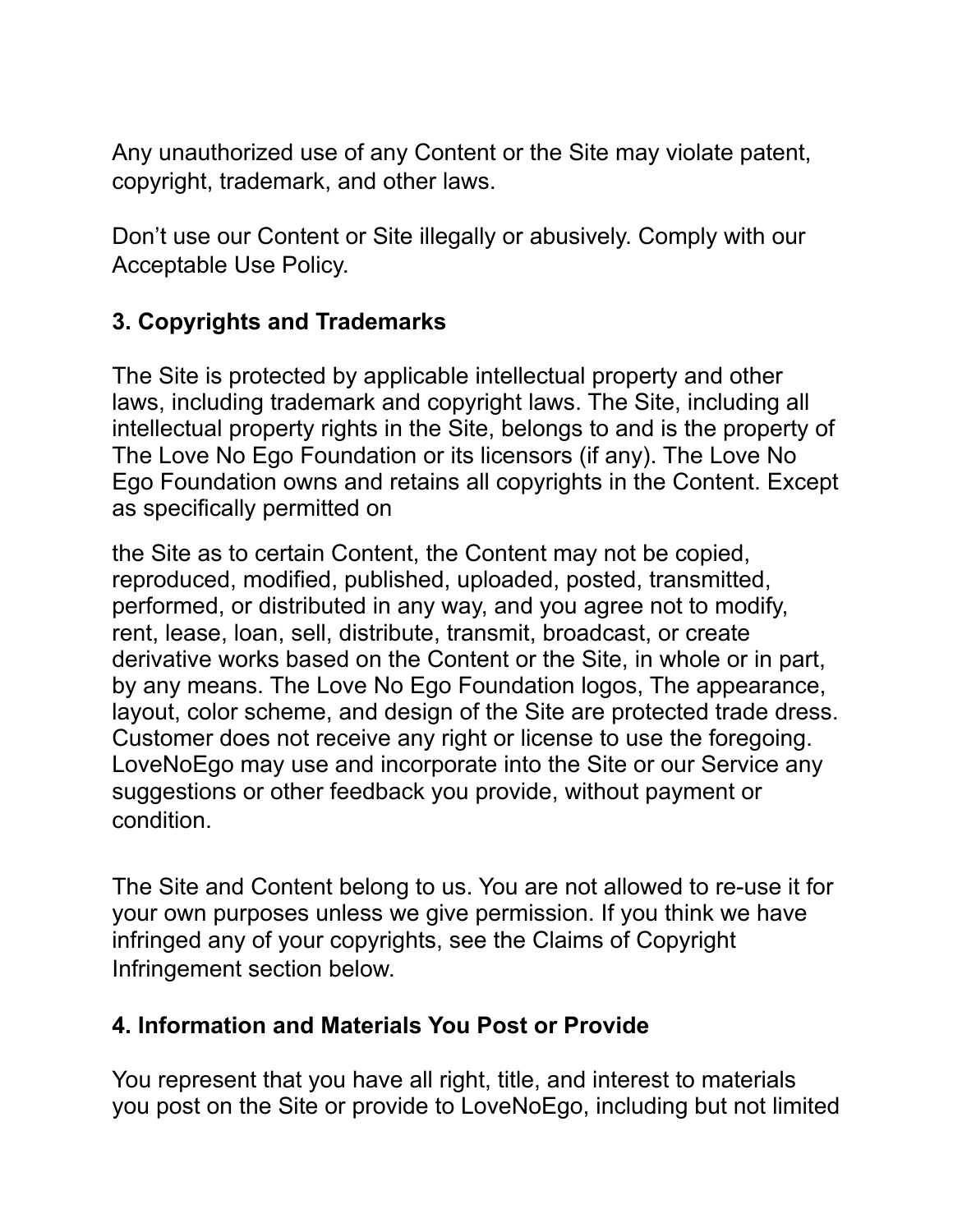to any consent, authorization, release, clearance or license from any third party (such as, but not limited to, any release related to rights of privacy or publicity) necessary for you to provide, post, upload, input or submit the Materials, and that posting such Materials does not violate or constitute the infringement of any patent, copyright, trademark, trade secret, right of privacy, right of publicity, moral rights, or other intellectual property right recognized by any applicable jurisdiction of any person or entity, or otherwise constitute the breach of any agreement with any other person or entity. You further represent and warrant that you are who you say you are, that you have not submitted fictitious, false or inaccurate information about yourself, and that all information contained in the posted Materials is true and your own work or work you are authorized to submit, and that the posted Materials do not contain any threatening, harassing, libelous, false, defamatory, offensive, obscene, or pornographic, material, or other material that would violate any other applicable law or regulation. You agree that you will not knowingly and with intent to defraud provide material and misleading information. You represent and warrant that the Materials you supply do not violate these Terms of Use.

You have the rights to provide any Material you post to the Site or provide to us. You will not supply any Material that is false, illegal or offensive.

## **5. Links to Third-Party Web Sites**

Links on the Site to third party web sites or information are provided solely as a convenience to you. If you use these links, you will leave the Site. Such links do not constitute or imply an endorsement, sponsorship, or recommendation by LoveNoEgo of the third party, the third-party web site, or the information there. LoveNoEgo is not responsible for the availability of any such web sites. LoveNoEgo is not responsible or liable for any such web sites or the content thereon. If you use the links to the web sites of LoveNoEgo affiliates or service providers, you will leave the Site and will be subject to the terms of use and privacy policy applicable to those web sites.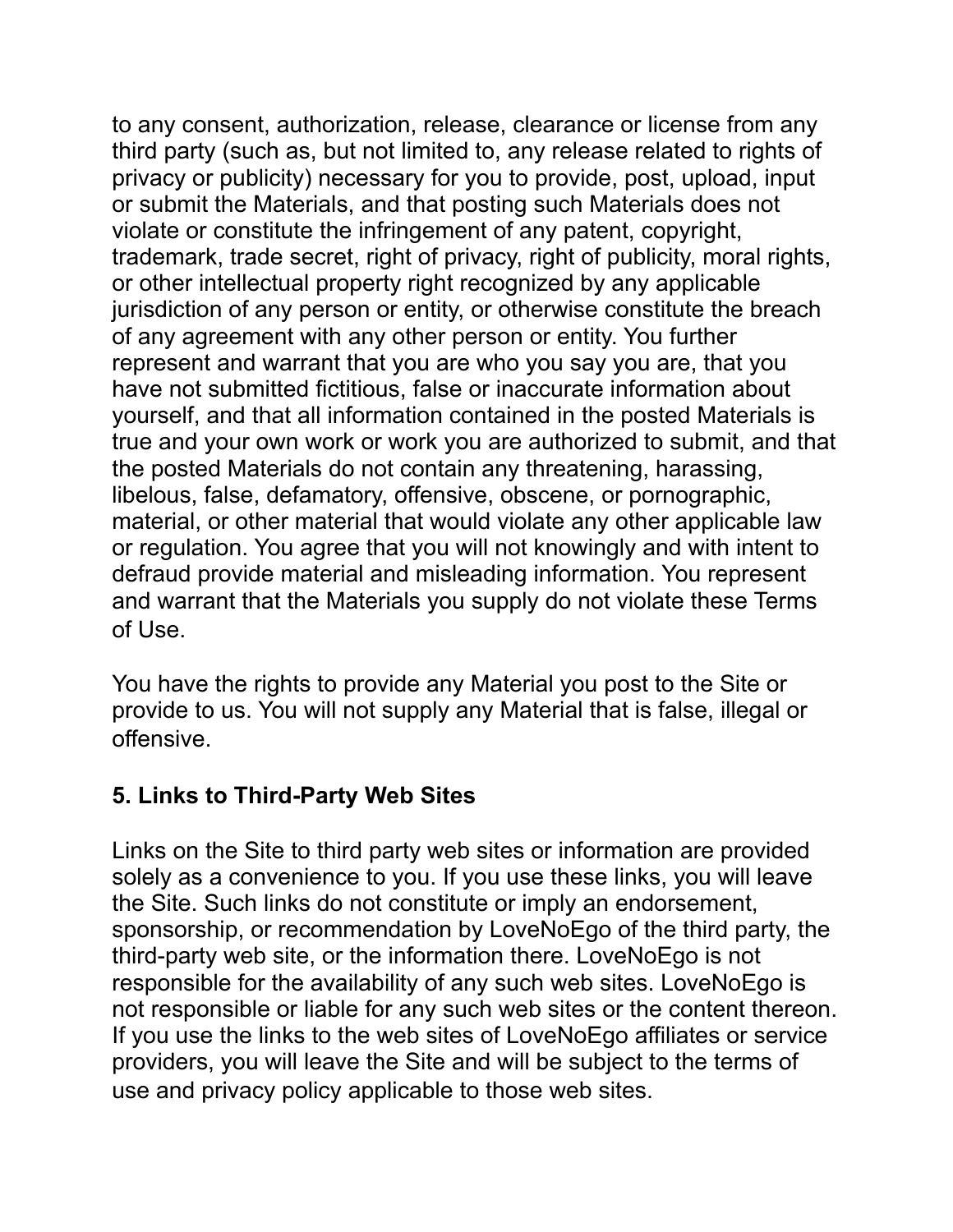# **6. Downloading Files**

LoveNoEgo cannot and does not guarantee or warrant that files available for downloading through the Site will be free of infection by software viruses or other harmful computer code, files or programs.Files you download from us are not guaranteed as virusfree.

## **7. Disclaimers; Limitations of Liability**

LoveNoEgo AND ITS SERVICE PROVIDERS, LICENSORS AND SUPPLIERS MAKE NO REPRESENTATIONS ABOUT THE SUITABILITY, RELIABILITY, AVAILABILITY, TIMELINESS, SECURITY OR ACCURACY OF THE SITE OR THE CONTENT FOR ANY PURPOSE. TO THE MAXIMUM EXTENT PERMITTED BY APPLICABLE LAW, ALL SUCH INFORMATION,

SOFTWARE, PRODUCTS, SERVICE AND RELATED GRAPHICS ARE PROVIDED "AS IS" WITHOUT WARRANTY OR CONDITION OF ANY KIND. LOVENOEGO AND ITS SERVICE PROVIDERS, LICENSORS AND SUPPLIERS HEREBY DISCLAIM ALL WARRANTIES AND CONDITIONS OF ANY KIND WITH REGARD TO THE SITE AND THE CONTENT, INCLUDING ALL IMPLIED WARRANTIES OR CONDITIONS OF MERCHANTABILITY, FITNESS FOR A PARTICULAR PURPOSE, TITLE AND NON-INFRINGEMENT. NO STATEMENT OR INFORMATION, WHETHER ORAL OR WRITTEN, OBTAINED FROM LOVENOEGO IN ANY MEANS OR FASHION SHALL CREATE ANY WARRANTY NOT EXPRESSLY AND EXPLICITLY SET FORTH IN THESE TERMS OF USE. THE CONTENT MAY INCLUDE INACCURACIES OR TYPOGRAPHICAL ERRORS.

TO THE MAXIMUM EXTENT PERMITTED BY APPLICABLE LAW, IN NO EVENT SHALL LOVENOEGO AND ITS SERVICE PROVIDERS, LICENSORS OR SUPPLIERS BE LIABLE FOR ANY DIRECT, INDIRECT, PUNITIVE, INCIDENTAL, SPECIAL, CONSEQUENTIAL, EXEMPLARY OR OTHER TYPE OF DAMAGES, INCLUDING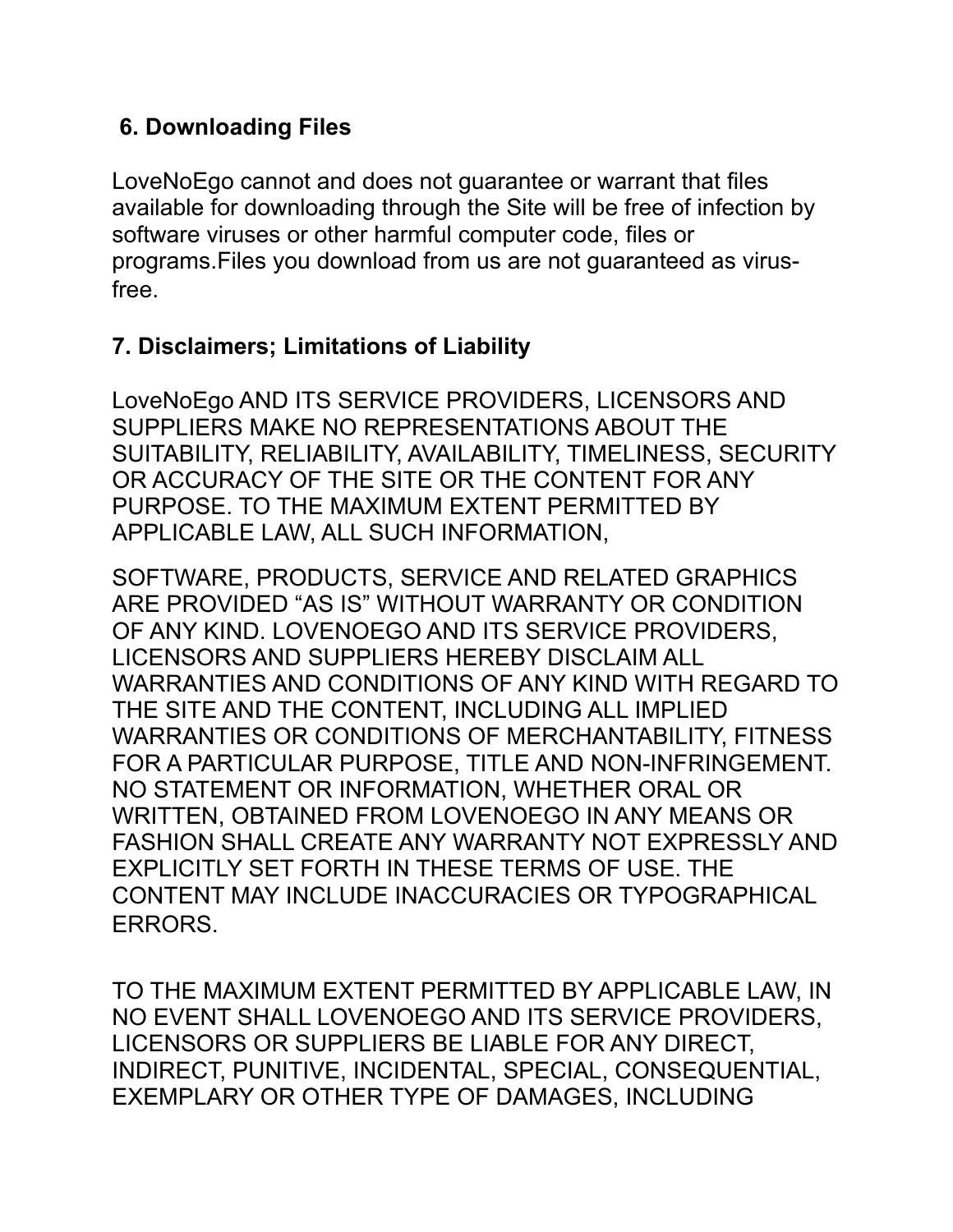WITHOUT LIMITATION DAMAGES FOR COVER OR LOSS OF USE, DATA, REVENUE OR PROFITS, ARISING OUT OF OR IN ANY WAY CONNECTED WITH THE USE OR PERFORMANCE OF THE SITE, WITH THE DELAY OR INABILITY TO USE THE SITE, OR FOR ANY CONTENT, OR OTHERWISE ARISING OUT OF THE USE OF THE SITE, WHETHER BASED ON CONTRACT, TORT, NEGLIGENCE, STRICT LIABILITY, THE FAILURE OF ANY LIMITED REMEDY TO ACHIEVE ITS ESSENTIAL PURPOSE, OR OTHERWISE, EVEN IF LOVENOEGO HAS BEEN ADVISED OF THE POSSIBILITY OF DAMAGES. BECAUSE SOME JURISDICTIONS DO NOT ALLOW THE EXCLUSION OR LIMITATION OF LIABILITY FOR CONSEQUENTIAL OR INCIDENTAL DAMAGES, THE ABOVE LIMITATION MAY NOT APPLY TO YOU.

PROGRAMS/SERVICES: THE FORM OF THIS LIABILITY REFLECTS THE SAME FOR ALL SERVICES, INCLUDING WORKSHOPS, EXCURSIONS, MENTORING, TRAININGS, KEYNOTE SPEAKING ENGAGEMENTS. BY AGREEING TO THE POLICIES AND TOS OF THE LOVENOEGO FOUNDATION, YOU AGREE NOT TO HOLD THE LOVENOEGO FOUNDATION AND ITS ADVOCATES FOR ANY RESPONSIBILITY OF INJURIES, INCLUDING PHYSICAL AND OR EMOTIONAL. IF YOU FEEL THAT YOU OR YOUR CHILD HAVE BEEN A VICTIM OF ANY NEGLIGENCE WHILE UNDER THE SUPERVISION OF THE LOVENOEGO FOUNDATION AND OR ITS ADVOCATES, PLEASE CONTACT US IMMEDIATELY.

IF, NOTWITHSTANDING THE OTHER TERMS OF THESE TERMS OF USE, LOVENOEGO IS DETERMINED TO HAVE ANY LIABILITY TO YOU OR ANY THIRD PARTY FOR ANY LOSS, HARM OR DAMAGE, YOU AGREE THAT THE AGGREGATE LIABILITY OF LOVENOEGO AND ITS OFFICERS, DIRECTORS, MANAGERS, OWNERS, EMPLOYEES, AFFILIATES, AGENTS, CONTRACTORS, SERVICE PROVIDERS, LICENSORS OR SUPPLIERS SHALL IN ALL CASES BE LIMITED TO ONE HUNDRED DOLLARS.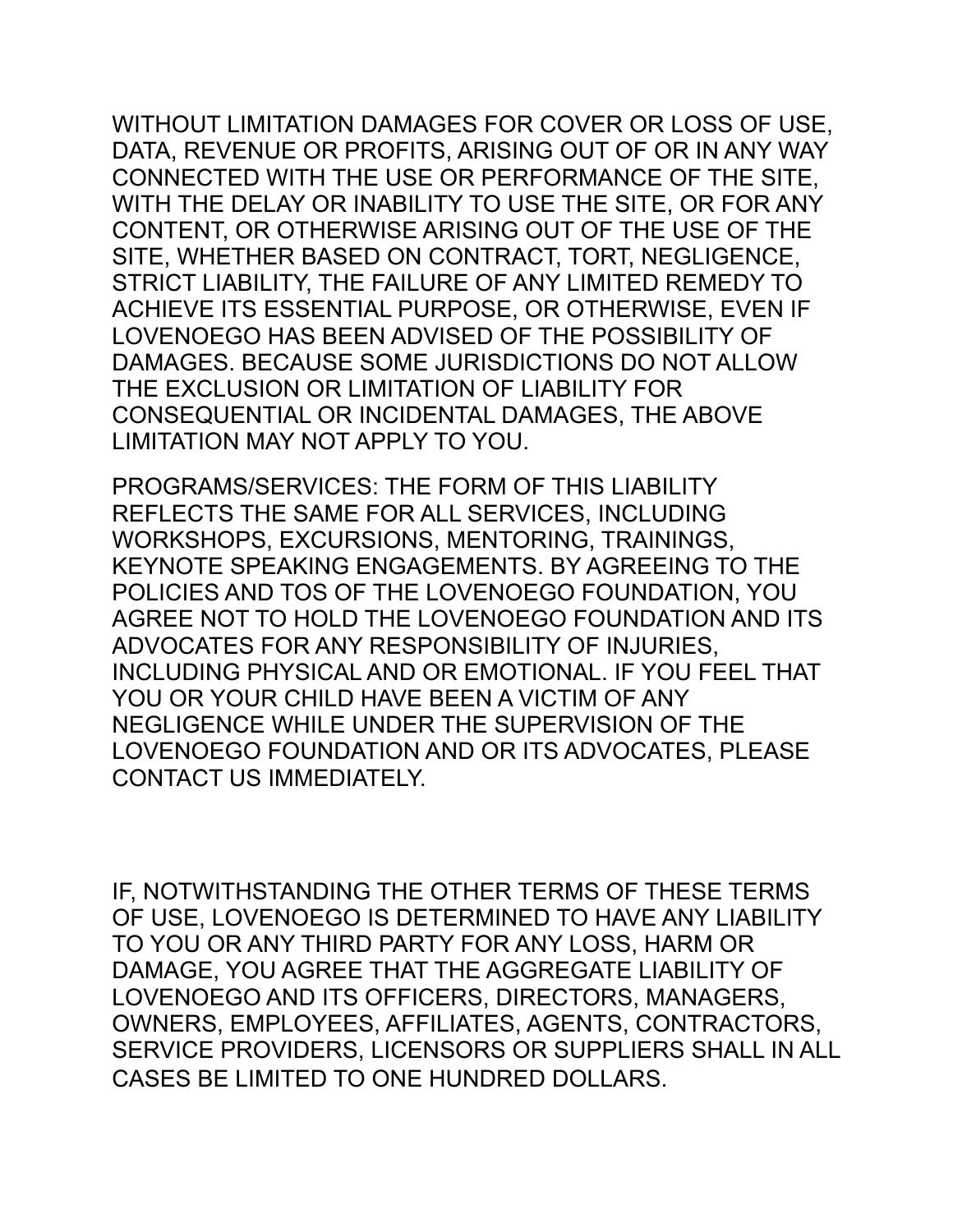We provide the Site and the Content on an "as is" basis and broadly disclaim liability to you.

## **8. Indemnification**

You understand and agree that you are personally responsible for your behavior on the Site. You agree to indemnify, defend and hold harmless LoveNoEgo its parent companies, subsidiaries, affiliated companies, joint venturers, business partners, licensors, employees, agents, and any third-party information providers from and against all claims, losses, expenses, damages and costs (including, but not limited to, direct, incidental, consequential, exemplary and indirect damages), and reasonable attorneys' fees, resulting from or arising out of your use, misuse, or inability to use the Site or the Content, or any violation by you of these Terms of Use.

You will hold us harmless from any damages arising out of your use of the Site or the Content or violation of these Terms of Use.

# **9. Privacy**

Your use of the Site is subject to LoveNoEgo Privacy Policy, available at the link provided on the Site.Your use of the Site is subject to our Privacy Policy.

# **10. Additional Terms of Service**

If you are a customer, employee, representative or agent of a LoveNoEgo customer, your use of the LoveNoEgo Service is subject to LoveNoEgo Service Terms or other separate agreement with LoveNoEgo.

# **11. General Provisions**

a. Entire Agreement/No Waiver/Order of Precedence. These Terms of Use constitute the entire agreement of the parties with respect to the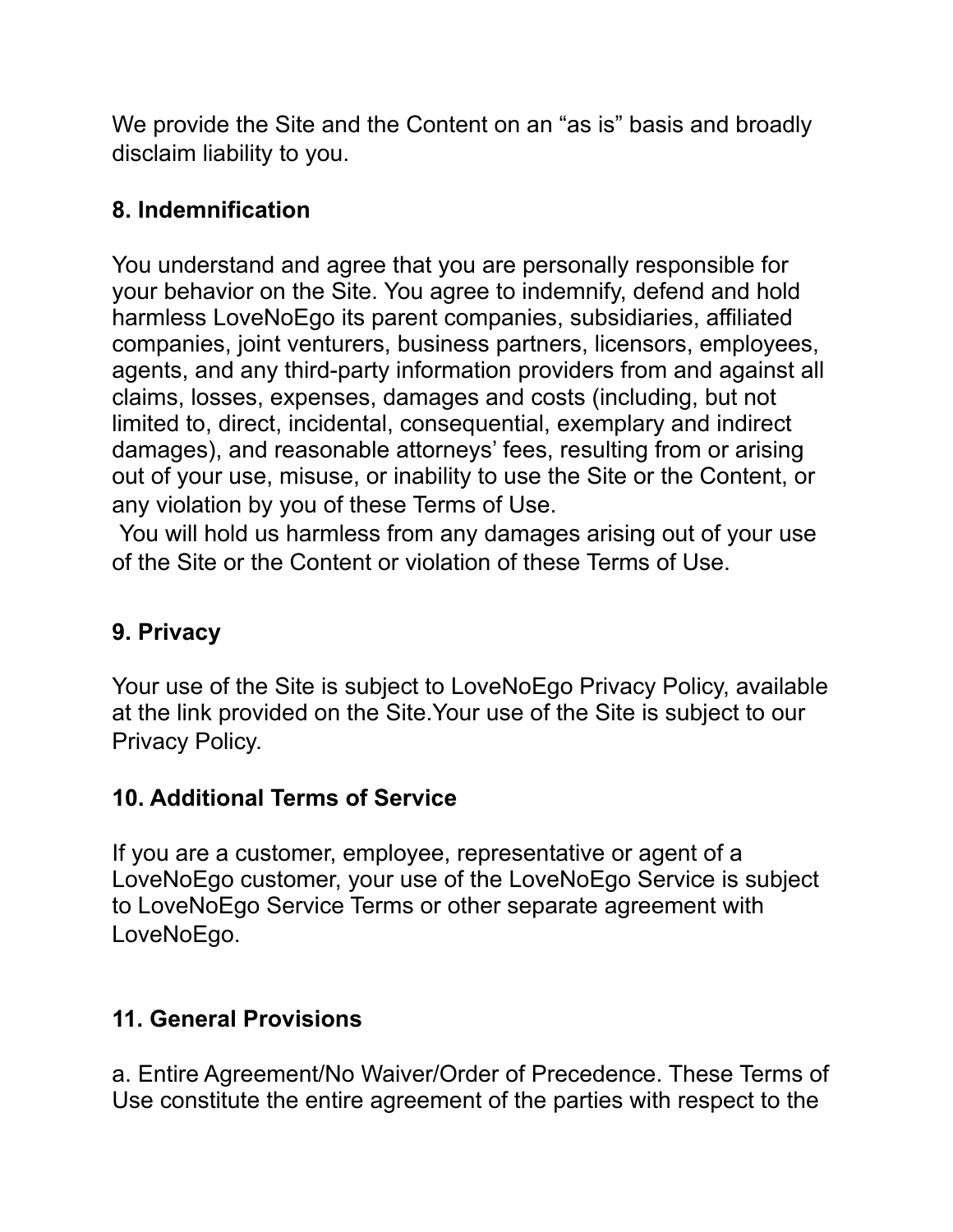subject matter hereof. No waiver by LoveNoEgo of any breach or default hereunder shall be deemed to be a waiver of any preceding or subsequent breach or default. To the extent you and LoveNoEgo have entered into Service Terms or another separate written agreement for the Platform, such separate agreement shall prevail in the event of any inconsistency with these Terms of Use.

These Terms of Use are our entire agreement with you unless you have also entered into a separate agreement with us.

b. Correction of Errors and Inaccuracies. The Content may contain typographical errors or other errors or inaccuracies and may not be complete or current. LoveNoEgo therefore reserves the right to correct any errors, inaccuracies or omissions and to change or update the Content at any time without prior notice. LoveNoEgo does not, however, guarantee that any errors, inaccuracies or omissions will be corrected.We may correct errors in the Content but are not obligated to do so.

c. Enforcement/ Choice of Law/ Choice of Forum. If any part of these Terms of Use is determined by a court of competent jurisdiction to be invalid or unenforceable, it will not impact any other provision of these Terms of Use, all of which will remain in full force and effect. Any and all disputes relating to these Terms of Use and Service, LoveNoEgo Privacy Policy, your use of the Site are governed by, and will be interpreted in accordance with, the laws of the Commonwealth of Virginia, without regard to any conflict of laws provisions.

# ! Claims of Copyright Infringement

LoveNoEgo respects the intellectual property rights of others, and we ask our users to do the same. LoveNoEgo may, in its sole discretion, suspend the access or terminate the accounts/ posts of users who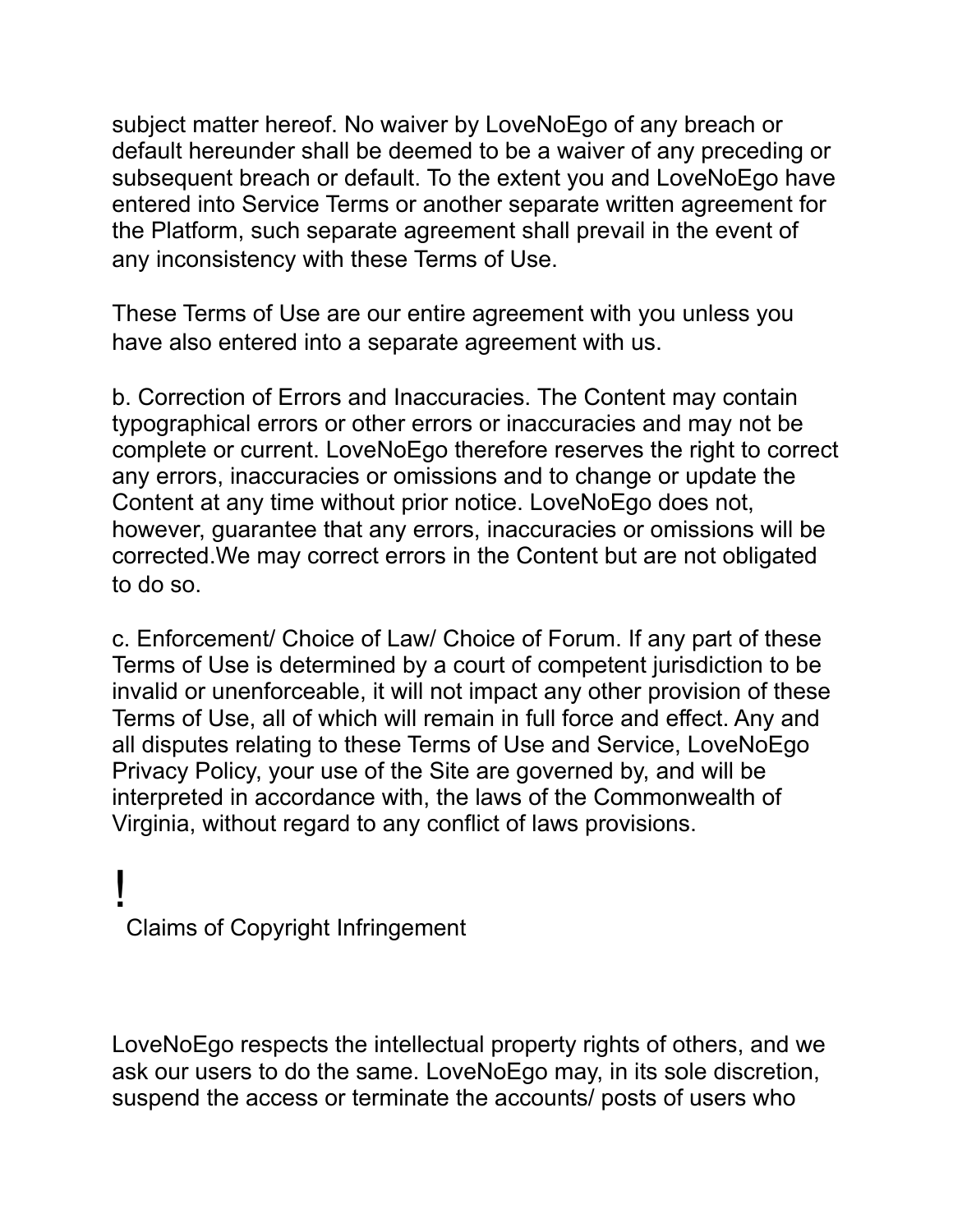violate others' intellectual property rights.

If you believe that your work has been copied in a way that constitutes infringement on LoveNoEgo website, please provide the following information to a LoveNoEgo Agent:

Identification of the material that is claimed to be infringing or to be the subject of infringing activity and that is to be removed or access to which is to be disabled, and information reasonably sufficient to permit LoveNoEgo to locate the material;

A LoveNoEgo Agent for notice of claims of copyright infringement on or relating to this website ("Notifications") can be reached either by sending an e-mail to info@lovenoego.com or by sending a letter via U.S. Mail to: The Love No Ego Foundation. P.O. Box 7134. Charlottesville, Va. 22906.

Acceptable Use Policy

This Acceptable Use Policy ("AUP") applies to the use of any website, Platform or other Service provided by LoveNoEgo, whether we provide it directly or use another party to provide it to you. This AUP is designed to ensure compliance with the laws and regulations that apply to the Service. This AUP also protects the interests of all of our clients and their customers, as well as our goodwill and reputation. These terms are so important that we cannot provide the Service unless you agree to them. By using the Service, you are agreeing to these terms.

If you are using any Service, this AUP applies to you. You are not allowed to assist or engage others in a way that would violate this AUP. We will enforce and ensure compliance with this AUP by using methods we consider to be appropriate, such as complaint and email failure

monitoring.

## **No SPAM Permitted**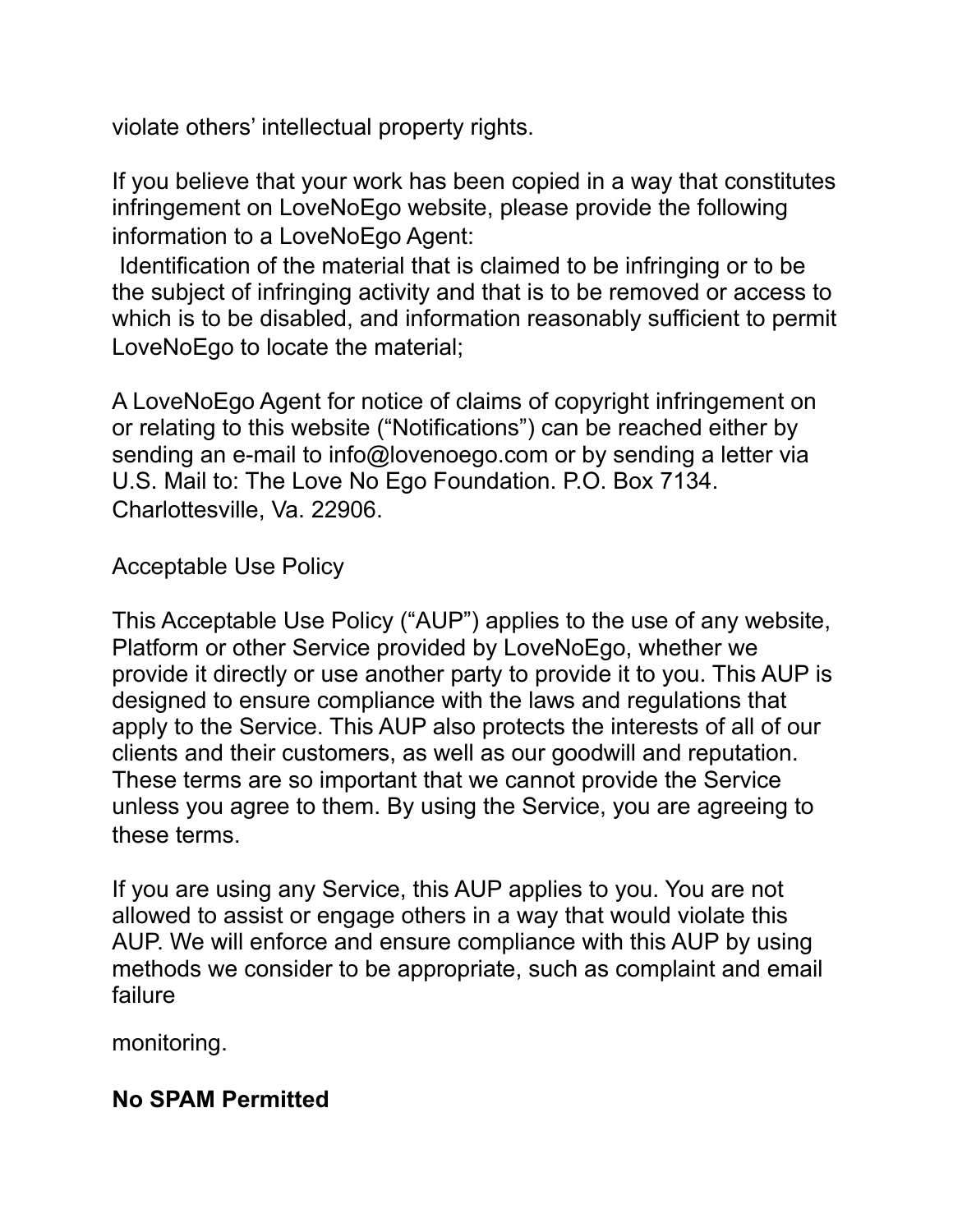You may not use our Service in any way (directly or indirectly) to send, transmit, handle, distribute or deliver: (a) unsolicited email ("spam" or "spamming") in violation of the CAN-SPAM Act (referenced below) or any other law; (b) email to an address obtained via Internet harvesting methods or any surreptitious methods (e.g., scraping or harvesting); (c) email to an address that is incomplete, inaccurate and/or not updated for all applicable opt-out notifications, using best efforts and best practices in the industry, or (d) commercial electronic messages in violation of Anti-Spam Legislation (referenced below).

Prohibited Email Content and Formatting; Email Best Practices

Email sent, or caused to be sent to or through our Service may not: (a) use or contain invalid or forged headers; (b) use or contain invalid or non-existent domain names; (c) employ any technique to otherwise misrepresent, hide or obscure any information in identifying the point of origin or the transmission path; (d) use other means of deceptive addressing; (e) use a third party's internet domain name without their consent, or be relayed from or through a third party's equipment without the third party's permission; (f) contain false or misleading information in the subject line or otherwise contain false or misleading content; or (g) unless otherwise authorized by us, use our trademark(s), tagline(s), or logo(s) without our prior written consent and only then pursuant to our trademark usage guidelines. You are prohibited from using the Service to email purchased lists.

Email Opt-out Requirements

You warrant that each email you send or is sent for you using our Service will contain: (a) header information that is not false or misleading; (b) an advisement that the recipient may unsubscribe, optout or otherwise demand that use of its information for unsolicited, impermissible and/or inappropriate communication(s) as described in this AUP be stopped (and how the recipient can notify you that it wants to unsubscribe, opt-out, or stop this use of its information); and (c) all information required by Anti-Spam Legislation. These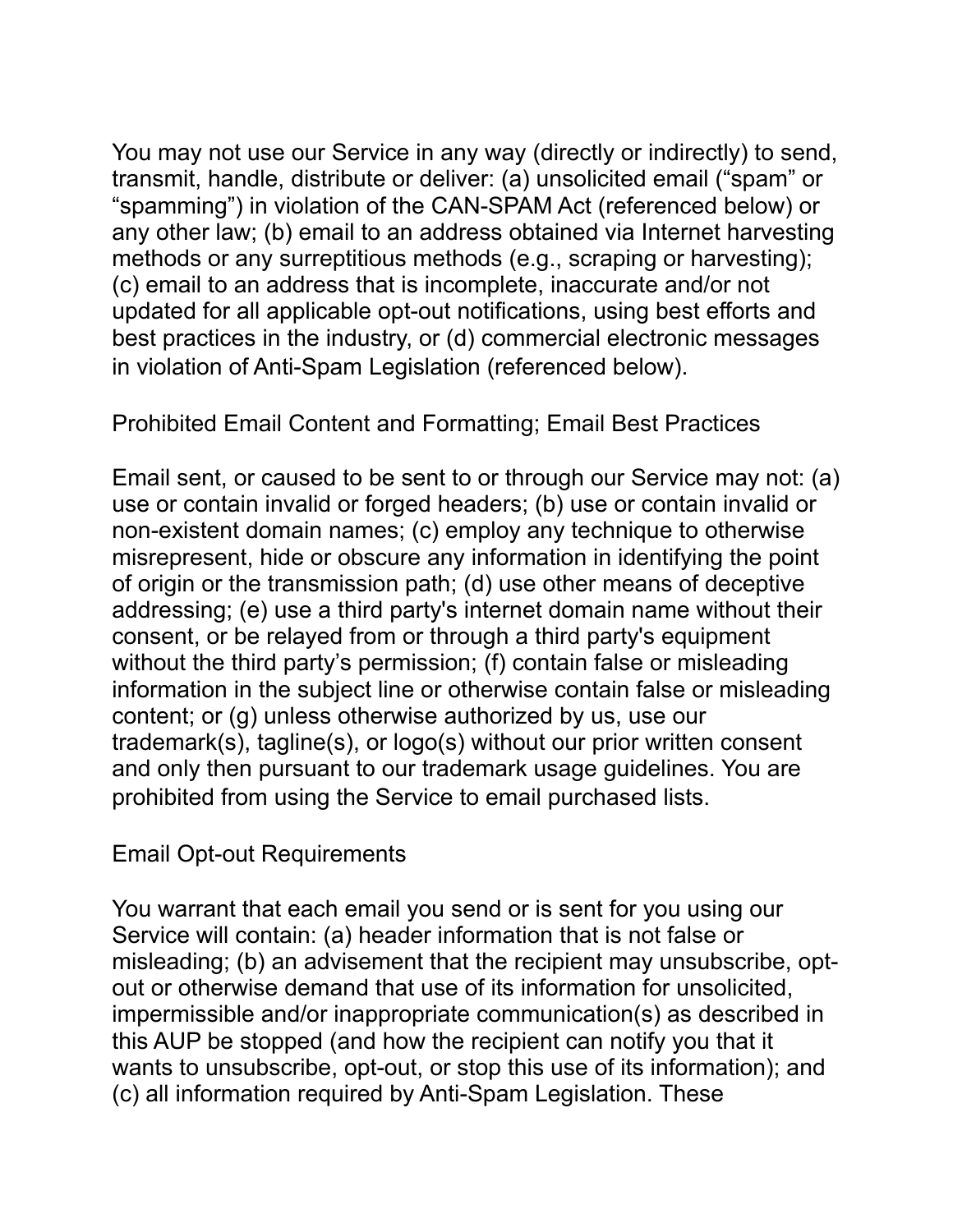requirements may not apply if the email sent is a transactional email and these requirements are not otherwise required by law. You warrant that you will promptly comply with all opt-out, unsubscribe, "do not call" and "do not send" requests.

#### Telephone Marketing

You must comply with all laws relating to telephone marketing, including without limitation those specifically referenced in the 'Proper Usage of Our Service' section below. You must comply with all laws related to the recording of phone calls and ensure all proper consent to record is obtained prior to making any such recording. If you use our Service to place telephone calls, you must also comply with all applicable industry standards.

## No Disruption

You agree not to use our Service in a way that impacts the normal operation, privacy, integrity or security of another's property. Another's property includes another's account(s), domain name(s), URL(s), website(s), network(s), system(s), facilities, equipment, data, other information, or business operations. You also agree not to use our Service to gain unauthorized access to, use, monitor, make an unauthorized reference to, another's property, unless you have the appropriate express prior consent to do so. Examples of prohibited actions include (without limitation): hacking, spoofing, denial of service, mail-bombing and/or sending any email that contains or transmits any virus or propagating worm(s), or any malware, whether spyware, adware or other such file or program. These restrictions apply regardless of your intent and whether or not you act intentionally or unintentionally.

Proper Usage of Our Service

In addition, and without limiting the other requirements in this AUP, you may not (directly or indirectly) use our Service with content, or in a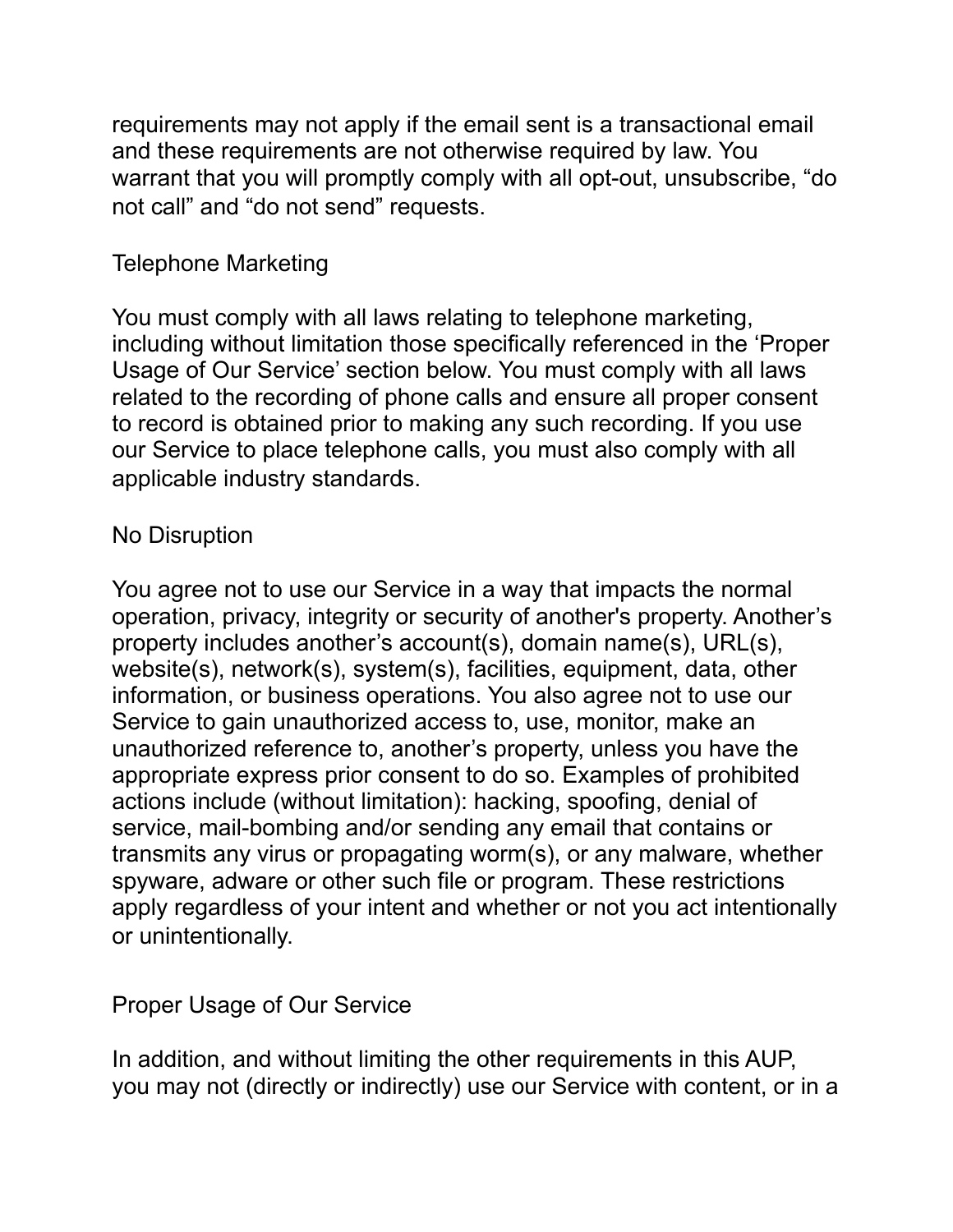manner that:

is threatening, abusive, harassing, stalking, or defamatory;

is deceptive, false, misleading or fraudulent;

is invasive of another's privacy or otherwise violates another's legal rights (such as rights of privacy and publicity);

contains vulgar, obscene, indecent or unlawful material;

infringes a third party's intellectual property right(s);

publishes, posts, uploads, or otherwise distributes any software, music, videos, or other material protected by intellectual property laws (or by rights of privacy or publicity) unless you have all necessary rights and consents to do so;

uploads files that contain viruses, corrupted files, or any other similar software or programs that may damage the operation of another person's computer;

downloads any file that you know, or reasonably should know, cannot be legally distributed in that way;

falsifies or deletes any author attributions, legal or proprietary designations, labels of the origin or source of software, or other material contained in a file that is uploaded;

restricts or inhibits any other user of our Service from using and enjoying our website and/or our Service;

harvests or otherwise collects information about others, including email addresses, without their consent;

violates the usage standards or rules of an entity affected by your use,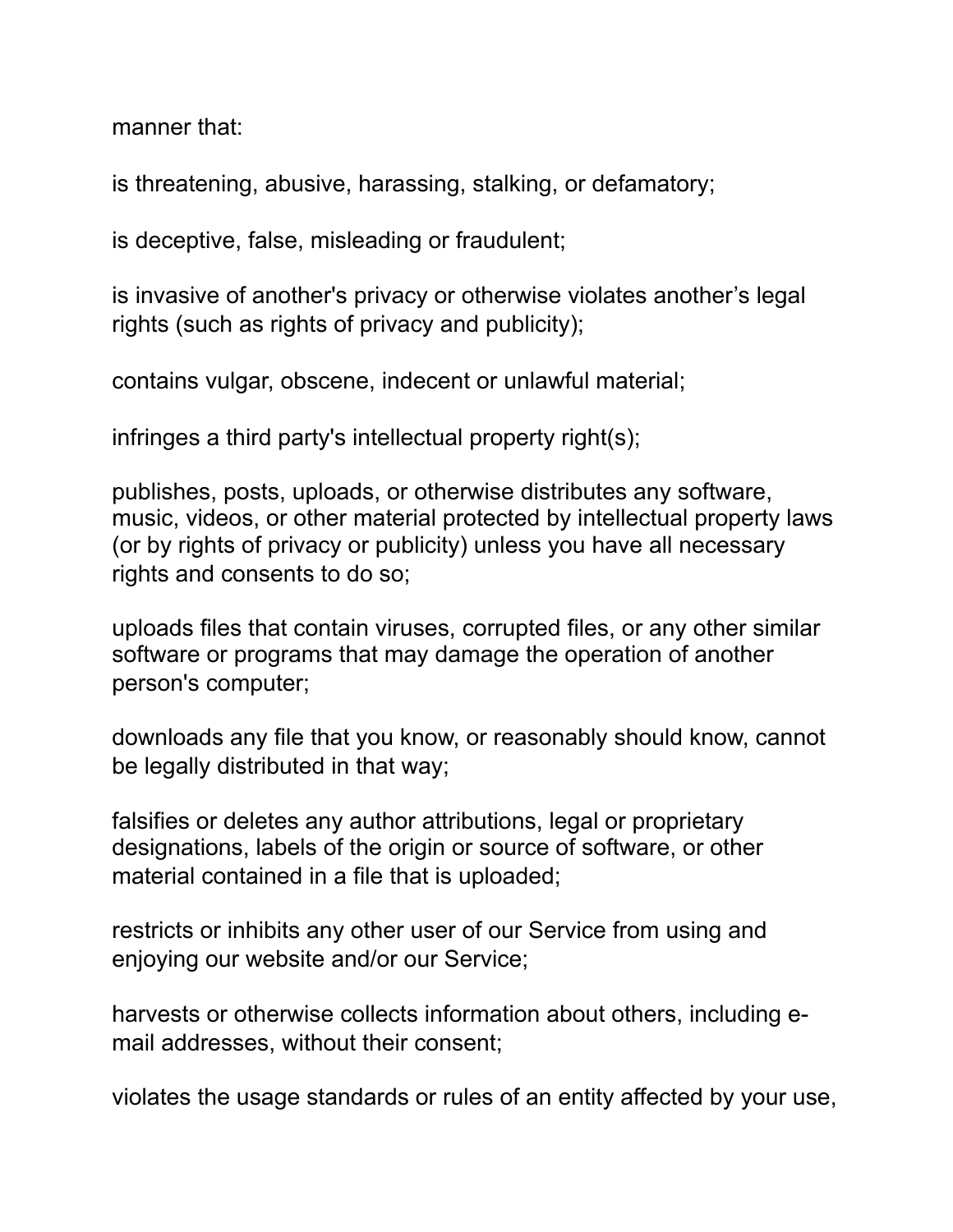including without limitation any ISP, ESP, or news or user group (and including by way of example and not limitation circumventing or exceeding equipment use rights and restrictions and/or location and path identification detail);

is legally actionable between private parties; and/or

is in violation of any applicable local, state, national or international law or regulation, including all export laws and regulations and without limitation, and any regulations having the force of law or laws in force in your or your email recipient's country of residence.

You will use our Service for your internal business purposes and will not: (i) willfully tamper with the security of our Service or tamper with our customer accounts; (ii) access data on our Service not intended for you; (iii) log into a server or account on our Service that you are not authorized to access; (iv) attempt to probe, scan or test the vulnerability of our Service or to breach the security or authentication measures without proper authorization; (v) willfully render any part of our Service unusable; (vi) lease, distribute, license, sell or otherwise commercially exploit our Service or make our Service available to a third party other than as contemplated in your subscription to our Service; (vii) use our Service for timesharing or service bureau purposes or otherwise for the benefit of a third party; or (viii) provide to third parties any evaluation version of our Service without our prior written consent.

LoveNoEgoTrademark Use

Unless you have our express prior written permission, you may not use any name, logo, tagline or other mark of ours or our Service, or any identifier or tag generated by our Service, including without limitation: (a) as a hypertext link to any website or other location (except as provided for or enabled expressly by us); (b) to imply identification with us as an employee, contractor, agent or other similar representative capacity. You also agree not to remove or alter any of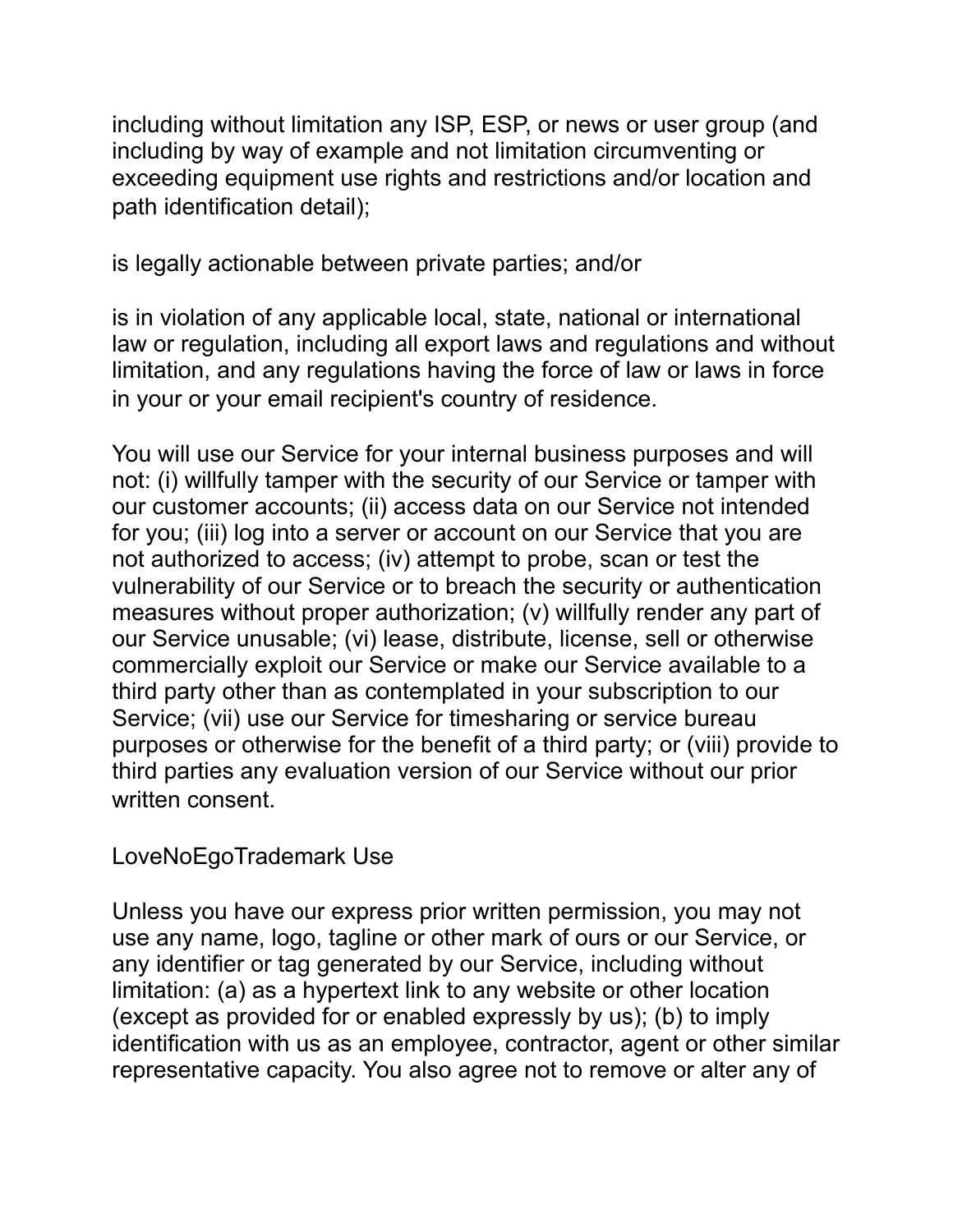these items as we may have provided or enabled.

#### **General Terms**

If you breach of this AUP we may immediately suspend your access to our Service. We may also terminate your and our subscription agreement for cause if you breach this AUP. You acknowledge we may disclose information regarding your use of any Service to satisfy any law, regulation, government request, court order, subpoena or other legal process. If we make this type of required disclosure we will notify you, unless we are required to keep the disclosure confidential.

We are not obligated to, but may choose to, remove any prohibited materials and deny access to any person who violates this AUP. We further reserve all other rights.

We may update and change any part or all of this AUP. If we update or change this AUP, we will let you know by posting the revised copy on our website. The updated AUP will become effective and binding on the next business day after it is posted. When we change this AUP, the "Version of" date above will be updated to reflect the date of the most recent version. We encourage you to review this AUP periodically.

## **PRIVACY POLICY**

Revised: March 2018

We at LoveNoEgo know that your privacy is important. This privacy policy ("Policy") is designed to assist you in understanding how we will collect and use the information you provide when you use our publicly available website.

Please read this Policy to learn more about the ways in which we collect and use your information. If we make any material changes to this Policy, we will notify you in accordance with the process described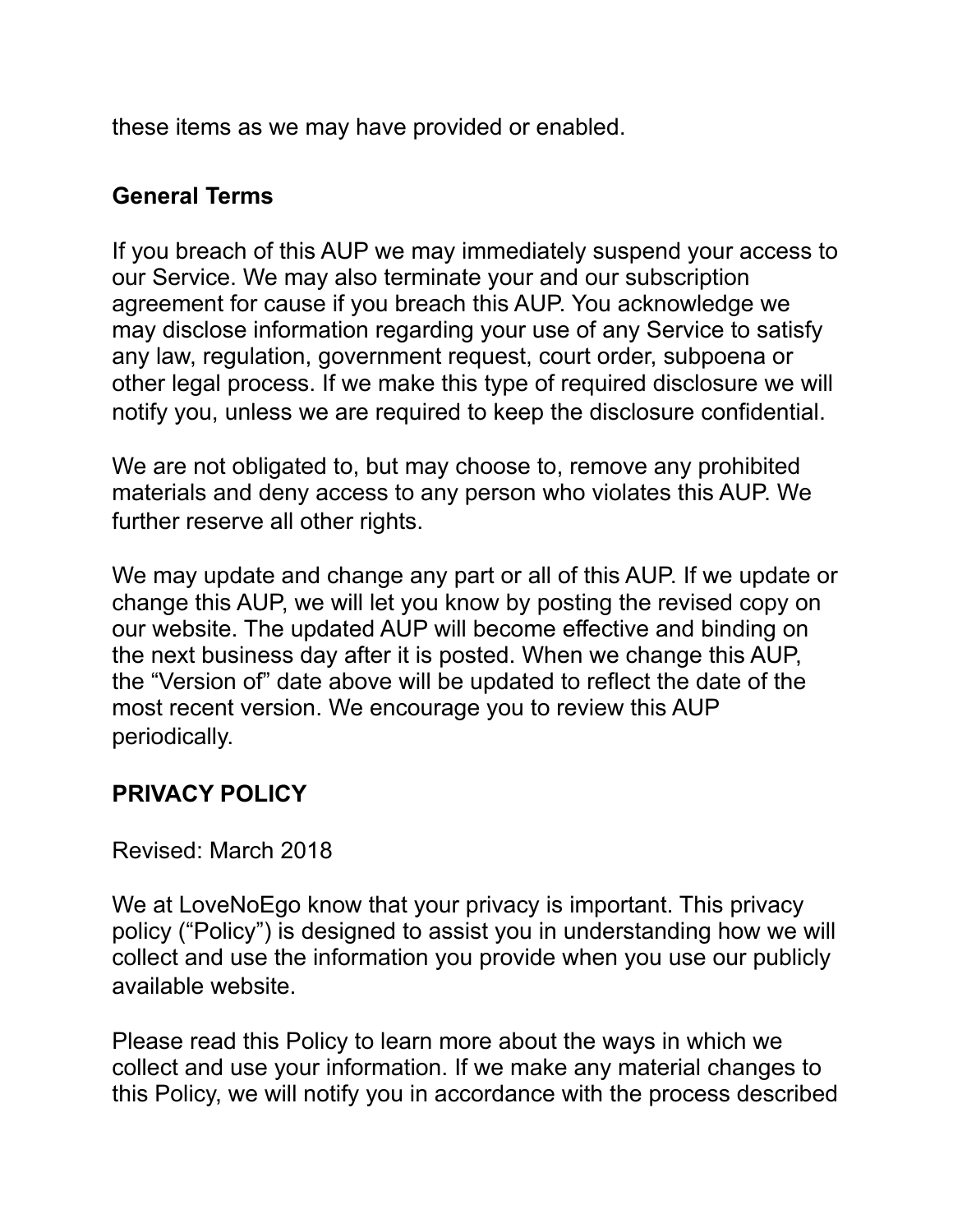in the "Revisions or Changes" section of this Policy, below. By using our Services, you consent to our collection, use, and disclosure of your information as described in this Policy.

This Policy is not exclusive. In particular, if you use our Platform, the data that you and your customers submit as you use our Platform will be further governed by the applicable LoveNoEgo agreement and as required by law.

For the purposes of our Policy, when we refer to "you" or to a "client" we mean any past, current or prospective client or customer of LoveNoEgo, including any visitor to one of our Sites.

Everyday language summaries are provided for your benefit but are not legally binding.

This is our Privacy Policy. It applies to our websites and our marketing platform.

## **Collection of Personal Information**

What We Collect. In some situations you may provide us with your personally identifiable information, which could include your name, street address, telephone number, email address, job title, payment card number, other financial account number(s), mother's maiden name or other family names, date and place of birth, photographic image, and any other information we collect about you that by itself is not personally identifiable information but if combined with personally identifiable information could be used to personally identify you.

You may provide us with personally identifiable information when you complete a survey; make a purchase; request customer support; subscribe to certain services, email notifications and/or newsletters; register for our Platform, or register and/or set up an account/profile to access, visit and/or use certain portions of our Sites; provide comments, reviews, feedback, or testimonials about our products or Services; and any other transactions between you and us on or in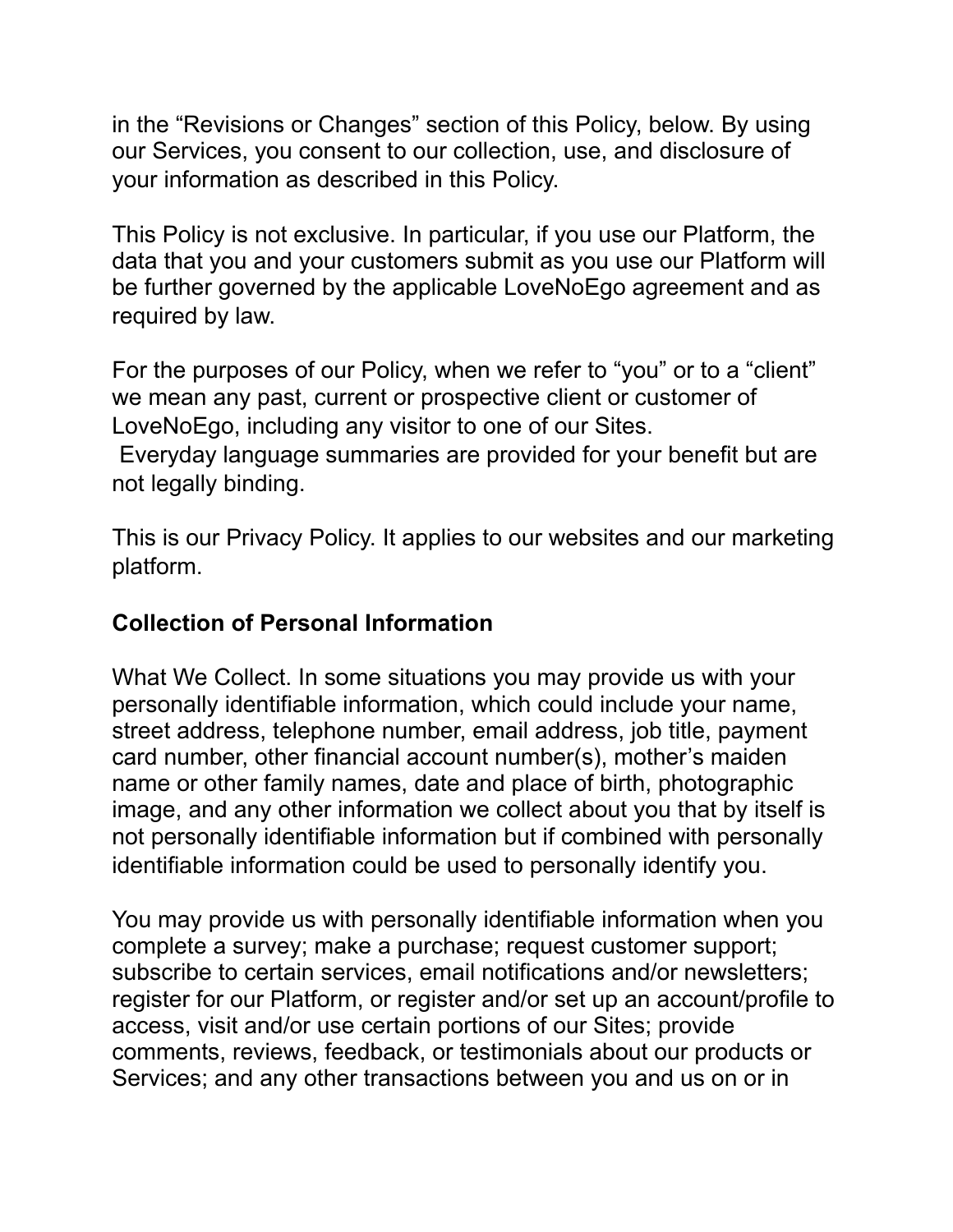relation to our Services.

We may use your email and other addresses and contact information for customer support, required notifications, product and policy updates, and sales and marketing purposes, but we will not use this information for anything else not described in this Policy.

We may collect your name and other information that identifies you. We will use that information for customer support, required notifications, product and policy updates, and sales and marketing purposes.

We try hard to protect your information but cannot quaranty its security.

Access to Client Information; Updating Client Information. A client may (i) access any of their personally identifiable information that we collect and maintain, or (ii) correct, update or delete their personally identifiable information maintained by us, in each case by contacting us by telephone or mail using the contact information provided below. We will try and respond to your request promptly and in all cases within 30 days. To protect client privacy and security, we reserve the right to take reasonable steps to verify a client's identity prior to granting access to or processing changes or corrections to such information. We will retain a client's personal information for so long as its account is active or as reasonably needed by us to provide our Services. We may also retain and use such information as necessary to comply with our legal obligations, resolve disputes, and enforce our agreements.

Contact us if you need to access, change or delete your information.

#### **How We Use Personal Information**

LoveNoEgo may use personally identifiable information to: respond to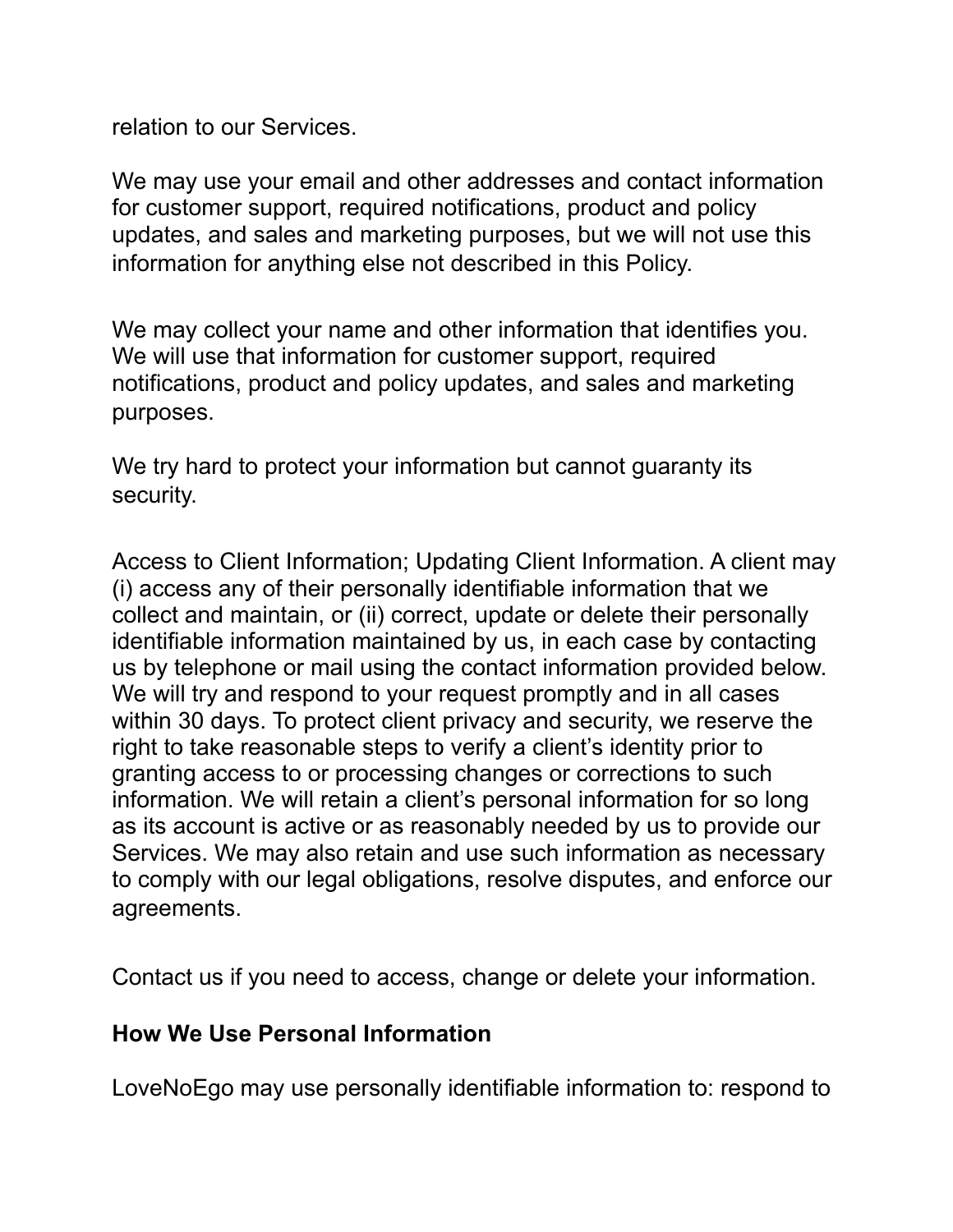your inquiries, and/or address other requests or questions; enable your use of the Services; contact you regarding your purchase; consider and respond to your inquires; collect payments from you; deliver Services purchased or ordered by you, including through our Platform; send you information and updates related to your purchases; invoice you; email notifications that you have specifically requested; email marketing communications relating to our business that we think may be of interest to you; and email messages containing company news, product or service information. We may also use information collected through our Sites for research regarding the effectiveness of the Sites, the Services, and related marketing, advertising and sales efforts. We may use your personal information to conduct business with you, market our business to you, and generally improve our business. We may also disclose your information as required by law, if we sell our business, or as we otherwise agree with you.

**Email.** We may communicate with a client through email using the client's personal contact information on file in our systems to inform the client of new products, important industry news or information about Services, and upgrades provided by LoveNoEgo

We may email you about our business or relevant news.

Disclosures to Third Parties - General. We may disclose information collected from a client to our independent contractors and business partners who have agreed to (i) hold this information in confidence and (ii) not use it for any purpose except to carry out the services they are providing for LoveNoEgo. Such contractors and business partners include those hosting our Services or other data; managing the functionality of our Services; hosting client relationship management, marketing automation, customer service and other software platforms on our behalf; processing credit or other payment card payments; collecting delinquent accounts; fulfilling and processing orders; delivering products you have ordered; conducting background checks if you submit an application for employment; assisting with marketing and promotions; and enabling us to send you email.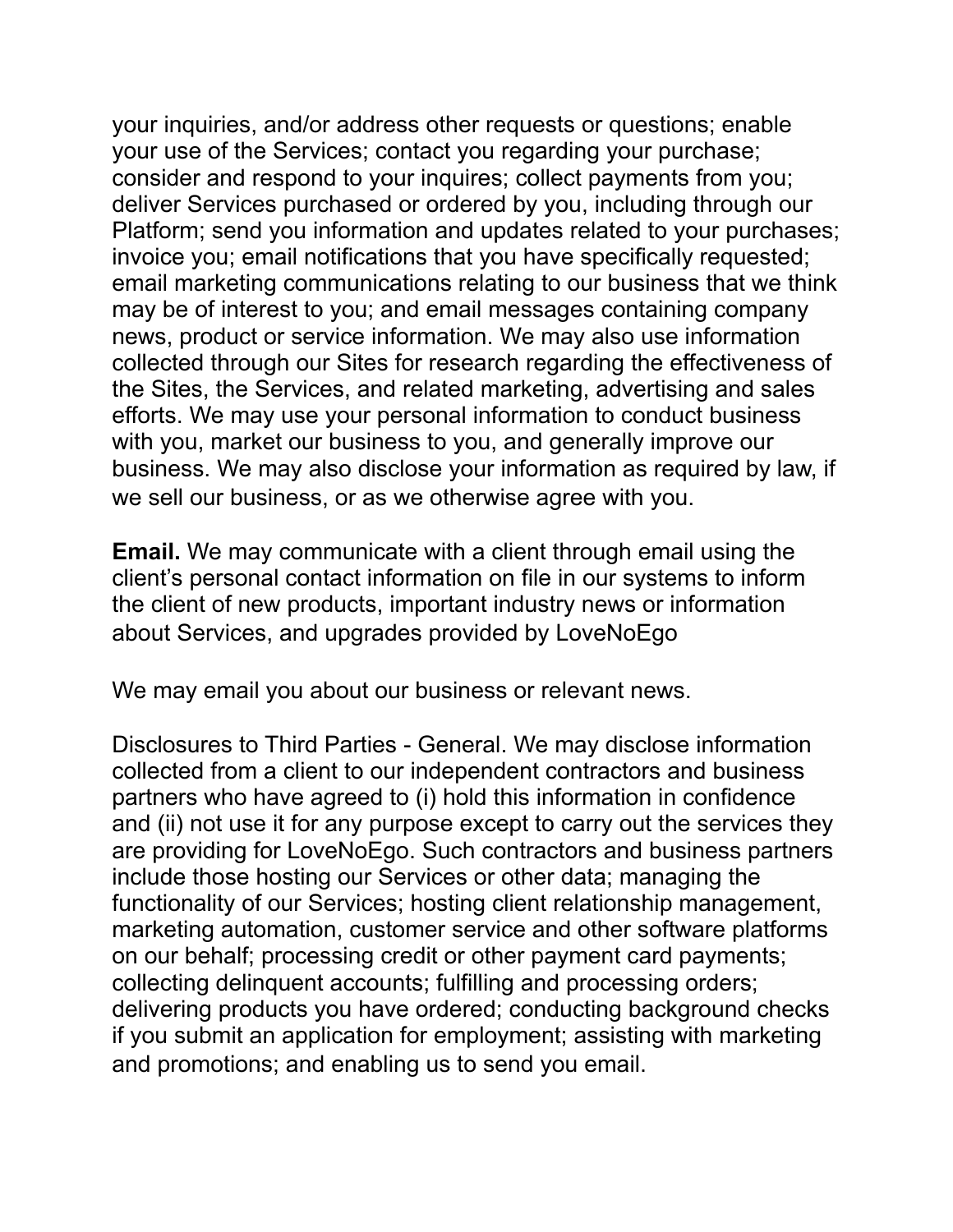We may disclose your information to our contractors and business partners who have agreed to hold it in confidence and use it only for the services they provide to us.

Third party sites are governed by their own privacy policies.

Use of Widgets. We may provide widgets on our Sites that make it possible to share information on third-party platforms. These widgets do not store your personally identifiable information. Our

Sites may also include social media features, such as the Facebook® or Twitter® button and similar widgets and interactive mini-programs that run on our Sites (each, a "Feature"). To the extent we use these Features, they may collect your IP address, which page you are visiting on our Sites, and may set a cookie to enable the Feature to function properly. Social media Features and widgets are either hosted by a third party or hosted directly on our Sites. Your interactions with these Features are governed by the privacy statement of the company providing the Feature or widget.

Any features, widgets or mini-programs provided by or for social media sites or other third parties may collect personal information and are subject to the privacy polices of those third parties.

Use of Cookies. When you interact with the Sites, we try to make that experience simple and meaningful. When you visit our Sites, our web server sends a cookie to your computer. Cookies are files that web browsers place on a computer's hard drive and are used to indicate whether you have visited the Sites previously. The data collected may include how you navigate around a web page and the most commonly clicked links on a specific web page. Certain technical information, such as your browser version and operating system, are also collected. You can configure your browser to accept all cookies, reject all cookies, or notify you when a cookie is set (each browser is different, so check the "Help" menu of your browser to learn how to change your cookie preferences). We use cookies for a number of purposes, including to: access a client's account information when a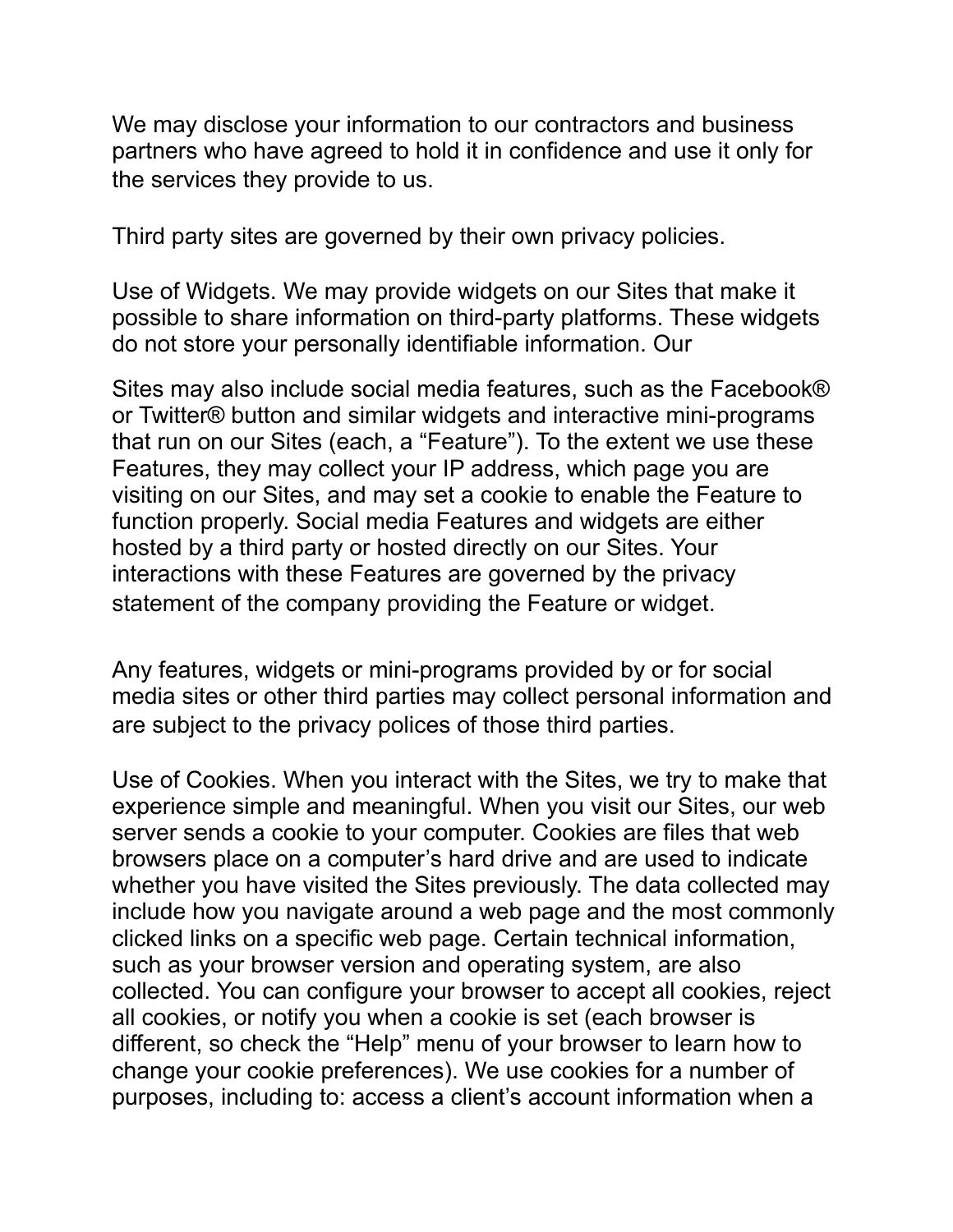client logs into a Site, so that we can provide the client with customized content, keep track of preferences you specify while you are using the Services, and to estimate and report total audience size (unique users) and traffic for our Sites, and to conduct research to improve the content and services of our Sites.

Our Sites use cookies. Your browser probably lets you control whether it allows the use of cookies.

Web Beacons. We may use web beacons to access cookies and count users who visit our Sites or open our HTML-formatted email messages. Web beacons are single-pixel graphic files with a unique identifier, similar to cookies. Web beacons are embedded invisibly on web pages and emails and are stored on a user's hard drive. You can modify your browser settings to control web beacons.

Our Sites may use web beacons. Your browser probably lets you control web beacons.

Third-Party Cookies. We may also from time to time engage third parties to track and analyze non-personally identifiable usage and volume statistical information from visitors to our Sites to help us administer our Sites and improve their quality. Such third parties may use cookies and web beacons to help track visitor behavior. Such cookies and web beacons may track how you interact with a Site through the use of cookies and the data collected may include how you navigate around a web page and the most commonly clicked links on a specific web page. Certain technical information, such as your browser version and operating system, may also be collected. If collected, this information will be used by us to evaluate and, if necessary, modify the relevant Site to improve the functions and ultimately, make it easier for clients to use. None of your personally identifiable information, that is, your name, address, or phone number, is collected through such collections.

We may engage third parties to help us run our Sites. These third parties may also use cookies and web beacons.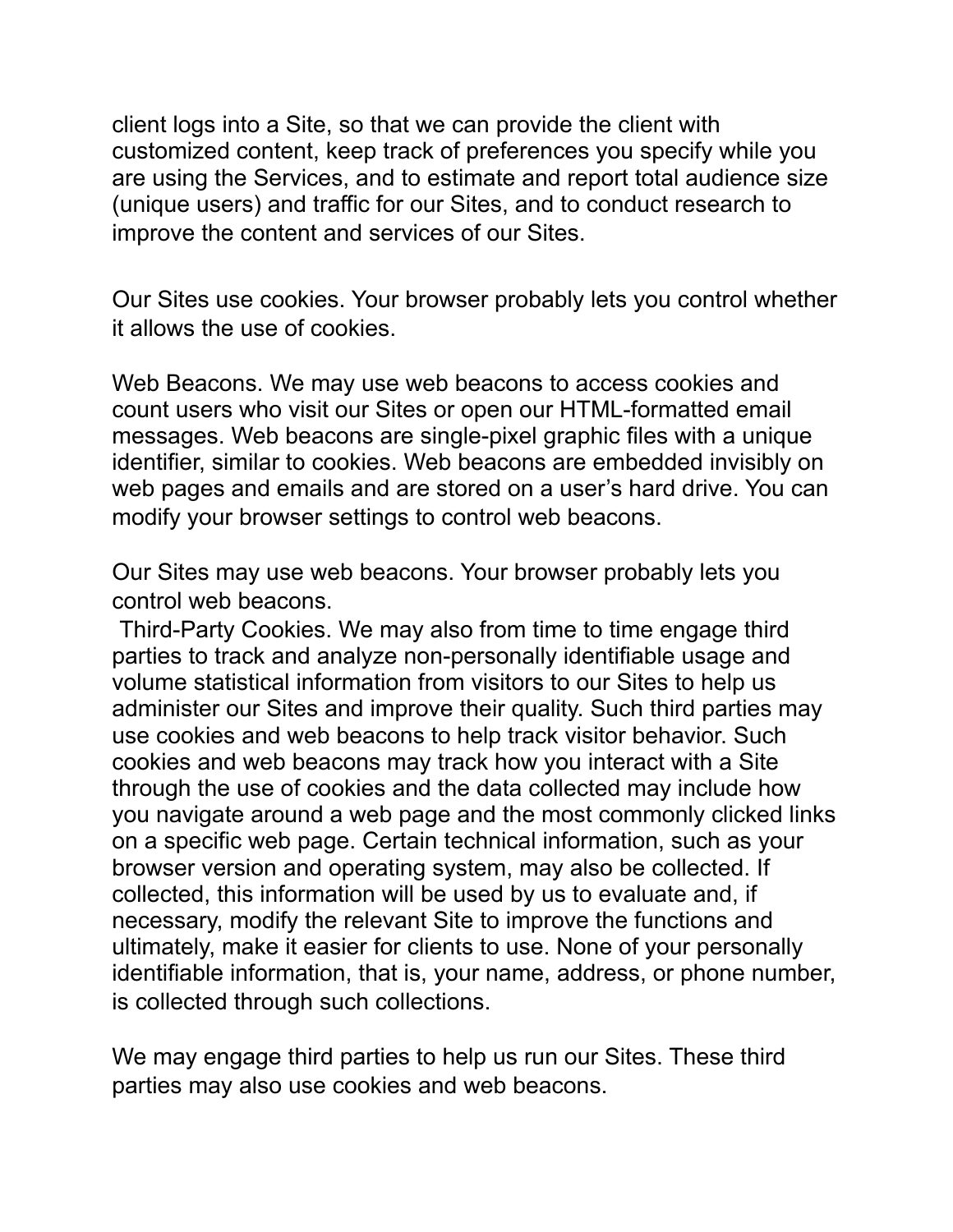**Use of Testimonials.** We may select and post client testimonials on our Services, which may contain personally identifiable information such as your name and/or the city, state, or country in which you live. We will obtain your consent prior to posting any testimonial with your name. If

you post such content, it will be available to other users of the Services. Your posting may also become public and we cannot prevent such information from being used in a manner that may violate this Policy or the law. If you would like us to remove or delete your name or testimonial from our Services, you may contact LoveNoEgo using the information in the "How to Contact Us" section of this Policy. Note that copies of information that you have updated, modified, or deleted may remain viewable in cached and archived pages of our Sites for a period of time.

If we post a client testimonial with your name or other identifying information, it will become visible by third parties or even become public.

Reviews. We may post client reviews on our Sites or Services, which may contain personally identifiable information such as your name and/or the city, state, or country in which you live. When submitting your review you are giving us permission to post your review on our Sites or Services. If you post such content, it will be available to other users of the Sites or Services. Your posting may also become public and we cannot prevent such information from being used in a manner that may violate this Policy or the law. If you would like us to remove your name or review from our Sites or Services, you may contact LoveNoEgo using the information in the "How to Contact Us" section of this Policy. Note that copies of information that you have updated, modified, or deleted may remain viewable in cached and archived pages of our Sites for a period of time.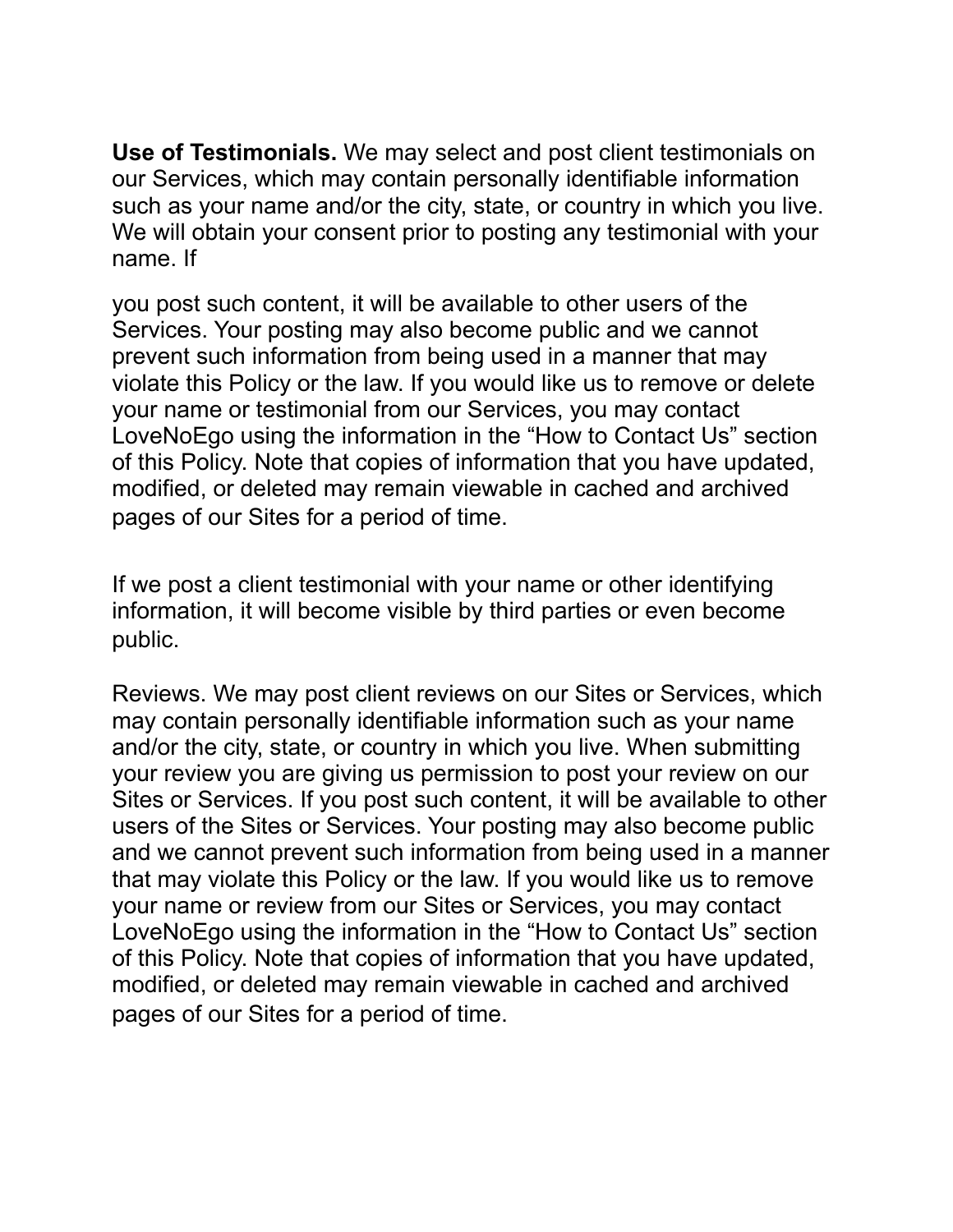If we post a client review with your name or other identifying information, it will become visible by third parties or even become public.

Governing Law; Superseding Contract Terms. By choosing to visit and interact with LoveNoEgo you agree that your visit and any dispute regarding the protection of your privacy during such visit is subject to this Policy and the choice of law and dispute resolution provisions in our separate terms of use and/or Service Terms applicable to the Services relating to the dispute. To the extent a client enters into other contractual agreements with LoveNoEgo, the privacy terms and conditions of such agreements (including the separate Service Terms applicable to the use of our Platform) supplement or supersede portions of this Policy to the extent of any inconsistency between this Policy and such agreements. Please note that the nature of the marketing and sales services provided by our Platforms means that clients using the Platform will frequently and routinely make your personally identifying information available to third parties or the public as part of the ordinary operation of the Platform. This disclosure may take place on Facebook and other social media channels.

Our other terms and agreements with you control dispute resolution and may have different privacy terms. If you use our marketing Platform, you will be making your name and other personally identifying information available to the public.

**Revisions or Changes.** LoveNoEgo reserves the right to change this Policy and other policies prospectively at any time, subject to applicable laws and regulations, by posting a revised Policy on the Sites. Regardless of later updates or changes to our Policy, we will never use the information you submit under our current Policy in a new way without first providing you an opportunity to opt out or otherwise prevent such use. We can change this Policy from time to time. You may Opt Out at any time by contact LoveNoEgo directly. You can also opt out/ unsubscribe of promotional and marketing messages from us.